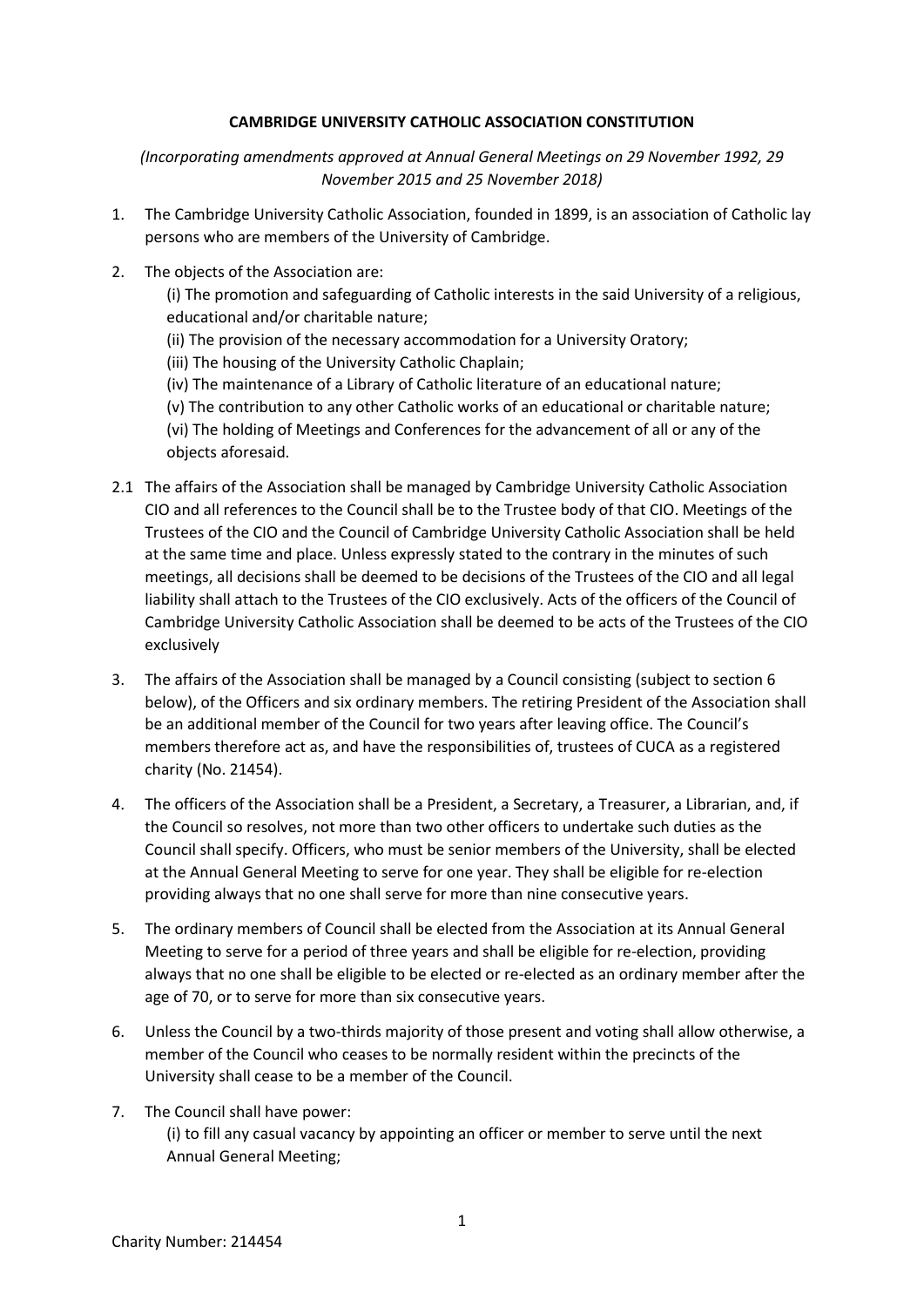(ii) to co-opt not more than two additional members to serve until the next Annual General Meeting;

(iii) to appoint subcommittees as it considers expedient, membership of which need not be confined to members of the Council;

(iv) to elect by a two-thirds majority of those present and voting any members of the Association to be Vice-Presidents, provided that the number of Vice-Presidents shall not exceed eight at any one time.

(v) to elect Catholic lay persons not being members of the University, or clerics whether members of the University or not, who have shown a special interest in the Association or have otherwise a special claim on the gratitude of the Association, to be Honorary Members of the Association. They shall have no vote.

8. The University Catholic Chaplain, the Association's Vice-Presidents, the Cambridge University Catholic Association CIO, and the four Officers of the Fisher Society, shall be sent notices of meetings of the Council and of the business to be transmitted at them, and shall be entitled to be present and to speak, but not to vote, at those meetings.

The Cambridge University Catholic Association CIO is, in law, the owner of CUCA's property and other assets. It is appointed by the Council and must act in accordance with its directions.

- 9. A Mass shall be offered each year for all benefactors of the Association.
- 10. An Annual General Meeting of the Association shall be held in the Michaelmas Term of each year for the election of Officers and Ordinary Members of the Council, for the passing of the accounts, the election of auditors, and for any other business. Notice of the meeting shall be by posting at the Chaplaincy and announcement at Sunday Masses at least three weeks in advance. Nominations and requests for the consideration of other business must be received by the Secretary at least seven days before the date of the meeting. Nominations must be proposed and seconded and signify the consent of the person nominated.
- 11. An Extraordinary Meeting of the Association may be called by the decision of the President or at the request of ten or more members of the Association submitting their reasons to the Council. Notice of an Extraordinary meeting shall be given as for the Annual General Meeting as set out in paragraph 10 above.
- 12. Changes to the constitution

(i) Changes to this constitution shall be made at an Extraordinary Meeting called for the purpose, and at least forty days' notice exclusive of periods outside Full Term must be given. Notice must be sent to all members of the Association whose addresses are known, with reasons for the proposed change and, in the case of opposition thereto having been expressed at the Council, a brief statement of arguments for and against and a ballot paper for a postal vote. Voting by proxy shall be allowed and a form included for that purpose. A simple majority of the votes cast shall be required to effect any changes.

(ii) If, however, in the opinion of the Council the proposed changes do not affect the objects or qualifications for membership of the Association as set out in paragraphs 1 and 2 above, it shall be sufficient for notice of the meeting to be by posting at the Chaplaincy and announcement at Sunday Masses and by advertisement in the Catholic press. If this procedure is adopted, postal and proxy voting shall not be allowed, but a two-thirds majority of the votes cast shall be required to effect any changes.

13. At any meeting of the Association twenty shall form a quorum.